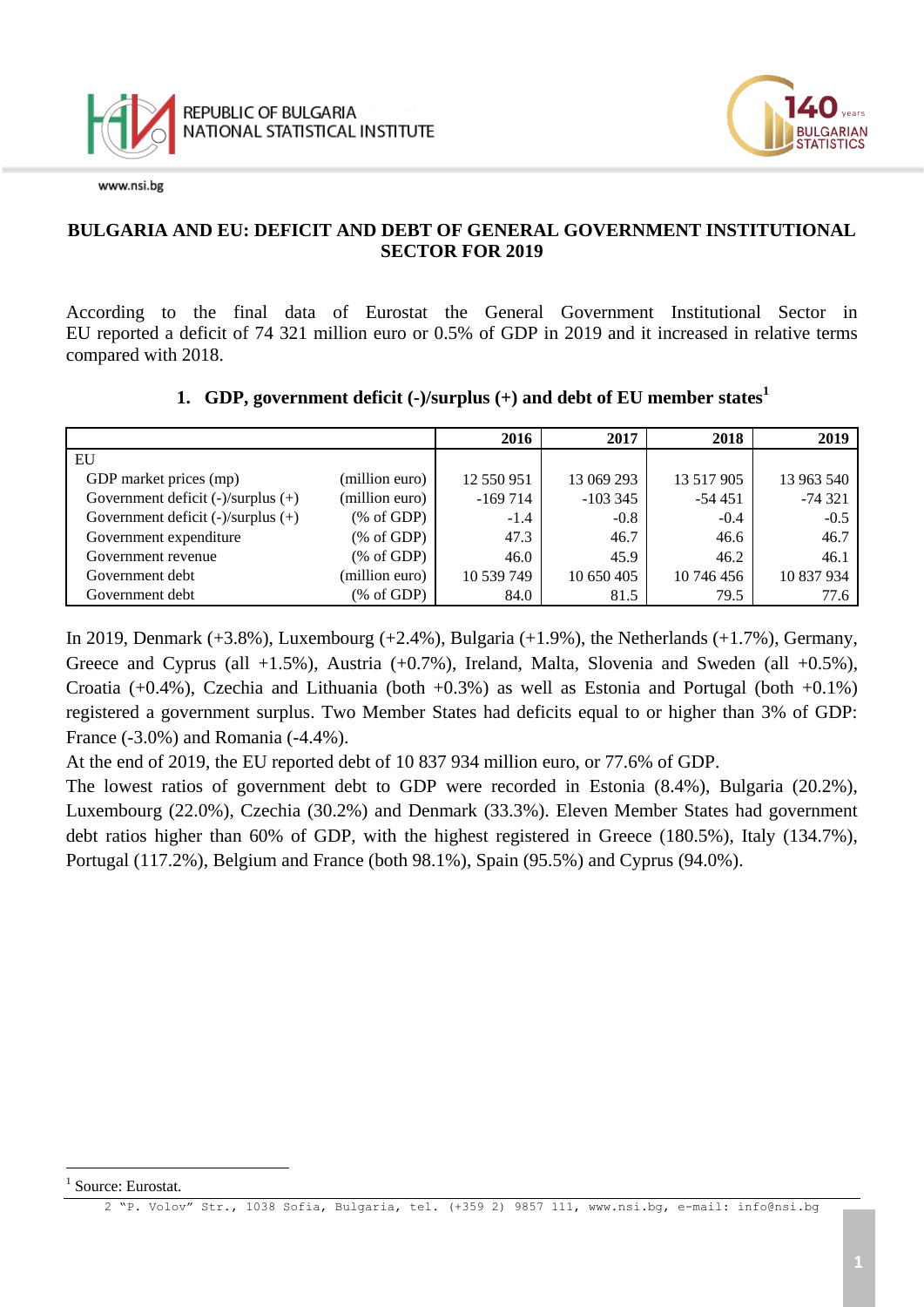



#### **Annex**

#### **Table 1**

|                                         |                                                       | 2016     | 2017      | 2018      | 2019     |
|-----------------------------------------|-------------------------------------------------------|----------|-----------|-----------|----------|
| <b>Belgium</b>                          |                                                       |          |           |           |          |
| GDP mp                                  | (million euro)                                        | 430 085  | 444 991   | 460 419   | 476 203  |
| Government deficit $(-)/$ surplus $(+)$ | (million euro)                                        | $-10164$ | $-3055$   | $-3655$   | $-9279$  |
| Government deficit $(-)/$ surplus $(+)$ | % of GDP                                              | $-2.4$   | $-0.7$    | $-0.8$    | $-1.9$   |
| Government expenditure                  | % of GDP                                              | 53.1     | 52.0      | 52.2      | 52.1     |
| Government revenue                      | % of GDP                                              | 50.8     | 51.3      | 51.4      | 50.1     |
| Government debt                         | (million euro)                                        | 451 614  | 453 980   | 459 307   | 466 961  |
| Government debt                         | $(% \mathcal{L}_{0}^{\infty}$ (% of GDP)              | 105.0    | 102.0     | 99.8      | 98.1     |
| <b>Bulgaria</b>                         |                                                       |          |           |           |          |
| GDP mp                                  | (million BGN)                                         | 95 131   | 102 345   | 109 743   | 119 772  |
| Government deficit $(-)/$ surplus $(+)$ | (million BGN)                                         | 78       | 1 1 3 6   | 2 1 6 6   | 2 3 0 4  |
| Government deficit $(-)/$ surplus $(+)$ | % of GDP                                              | 0.1      | 1.1       | 2.0       | 1.9      |
| Government expenditure                  | % of GDP                                              | 35.0     | 34.9      | 36.6      | 36.3     |
| Government revenue                      | % of GDP                                              | 35.1     | 36.0      | 38.5      | 38.2     |
| Government debt                         | (million BGN)                                         | 27859    | 25 908    | 24 4 31   | 24 212   |
| Government debt                         | $(% \mathcal{L}_{0} \cap \mathcal{L}_{1})$ (% of GDP) | 29.3     | 25.3      | 22.3      | 20.2     |
| Czechia                                 |                                                       |          |           |           |          |
| GDP mp                                  | (million CZK)                                         | 4796873  | 5 110 743 | 5 408 766 | 5748668  |
| Government deficit $(-)/$ surplus $(+)$ | (million CZK)                                         | 34 143   | 76 733    | 49 382    | 15 267   |
| Government deficit $(-)/$ surplus $(+)$ | % of GDP                                              | 0.7      | 1.5       | 0.9       | 0.3      |
| Government expenditure                  | % of GDP                                              | 39.8     | 39.0      | 40.6      | 41.3     |
| Government revenue                      | % of GDP                                              | 40.5     | 40.5      | 41.5      | 41.6     |
| Government debt                         | (million CZK)                                         | 1754737  | 1749 677  | 1 734 602 | 1738 453 |
| Government debt                         | $(% \mathcal{L}_{0} \cap \mathcal{L}_{1})$ (% of GDP) | 36.6     | 34.2      | 32.1      | 30.2     |

### **GDP, government deficit (-)/surplus (+) and debt of EU member states<sup>1</sup>**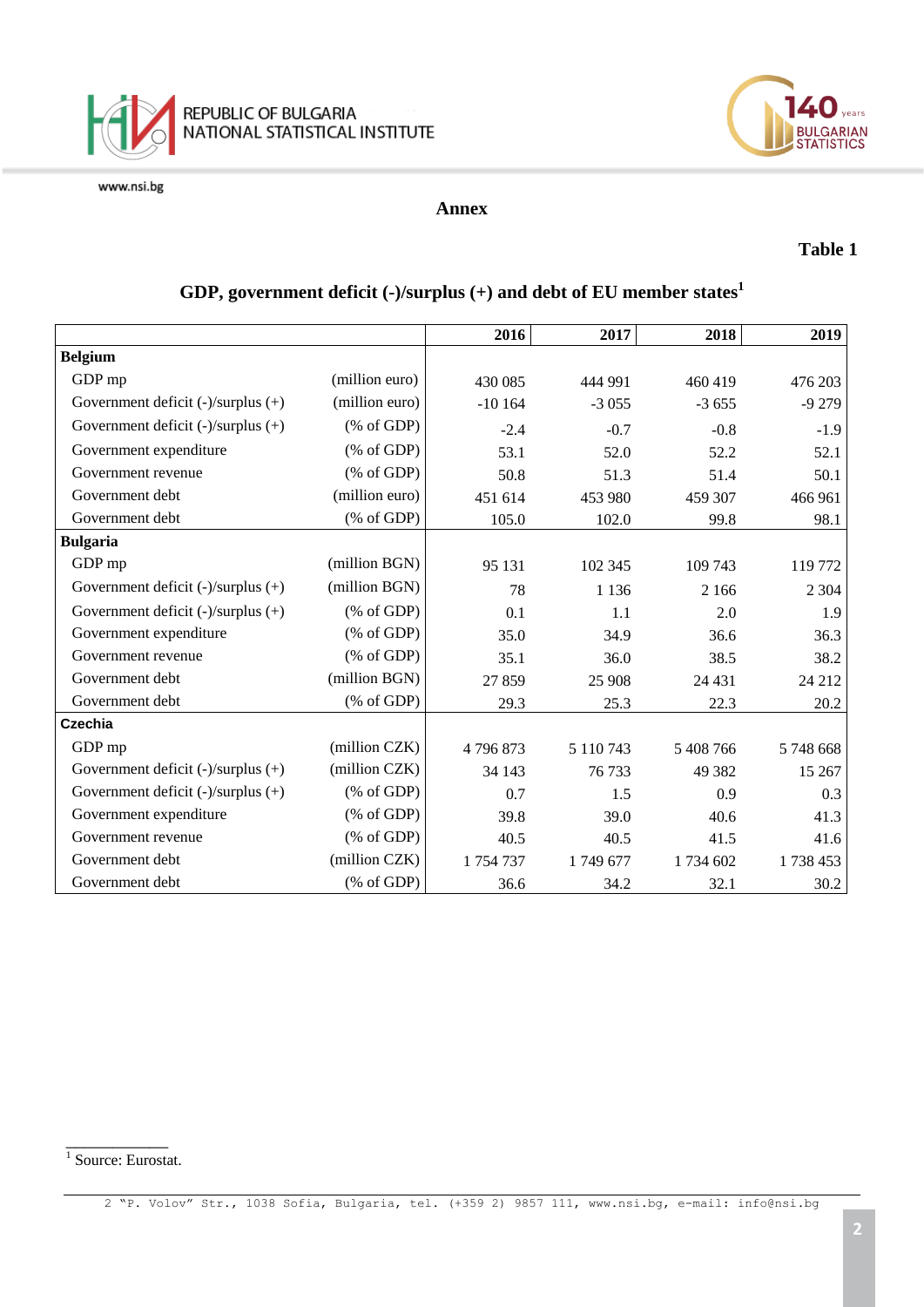



#### **Table 1**

#### **GDP, government deficit (-)/surplus (+) and debt of EU member states<sup>1</sup>**

(Continued)

|                                    |                                                                 | 2016      | 2017      | 2018          | 2019          |
|------------------------------------|-----------------------------------------------------------------|-----------|-----------|---------------|---------------|
| <b>Denmark</b>                     |                                                                 |           |           |               |               |
| GDP mp                             | (million DKK)                                                   | 2 107 808 | 2 192 960 | 2 2 5 3 5 5 8 | 2 3 3 5 0 0 2 |
| Government deficit (-)/surplus (+) | (million DKK)                                                   | 2756      | 39 172    | 15 576        | 88 280        |
| Government deficit (-)/surplus (+) | (% of GDP)                                                      | 0.1       | 1.8       | 0.7           | 3.8           |
| Government expenditure             | $(% \mathcal{L}_{0} \cap \mathcal{L}_{1})$ (% of GDP)           | 52.5      | 50.5      | 50.5          | 49.2          |
| Government revenue                 | $(% \mathcal{L}_{0} \cap \mathcal{L}_{1})$ (% of GDP)           | 52.4      | 52.3      | 51.2          | 53.0          |
| Government debt                    | (million DKK)                                                   | 784 816   | 788 251   | 766 783       | 778 713       |
| Government debt                    | $(% \mathcal{L}_{0}$ (% of GDP)                                 | 37.2      | 35.9      | 34.0          | 33.3          |
| <b>Germany</b>                     |                                                                 |           |           |               |               |
| GDP mp                             | (million euro)                                                  | 3 134 740 | 3 259 860 | 3 3 5 6 4 1 0 | 3 449 050     |
| Government deficit (-)/surplus (+) | (million euro)                                                  | 36 374    | 44 3 9 6  | 61 645        | 52 470        |
| Government deficit (-)/surplus (+) | $(% \mathcal{L}_{0}^{\ast }\otimes \mathcal{L}_{1})$ (% of GDP) | 1.2       | 1.4       | 1.8           | 1.5           |
| Government expenditure             | $(% \mathcal{L}_{0} \cap \mathcal{L}_{1})$ (% of GDP)           | 44.4      | 44.2      | 44.5          | 45.2          |
| Government revenue                 | $(% \mathcal{L}_{0} \cap \mathcal{L}_{1})$ (% of GDP)           | 45.5      | 45.6      | 46.3          | 46.7          |
| Government debt                    | (million euro)                                                  | 2 171 646 | 2 122 248 | 2 073 595     | 2 057 166     |
| Government debt                    | (% of GDP)                                                      | 69.3      | 65.1      | 61.8          | 59.6          |
| <b>Estonia</b>                     |                                                                 |           |           |               |               |
| GDP mp                             | (million euro)                                                  | 21 9 32   | 23 858    | 25 9 38       | 28 112        |
| Government deficit (-)/surplus (+) | (million euro)                                                  | $-90$     | $-171$    | $-131$        | 22            |
| Government deficit (-)/surplus (+) | $(% \mathcal{L}_{0}^{\infty}$ (% of GDP)                        | $-0.4$    | $-0.7$    | $-0.5$        | 0.1           |
| Government expenditure             | (% of GDP)                                                      | 39.1      | 39.2      | 39.2          | 38.9          |
| Government revenue                 | $(% \mathcal{L}_{0} \cap \mathcal{L}_{1})$ (% of GDP)           | 38.7      | 38.5      | 38.7          | 39.0          |
| Government debt                    | (million euro)                                                  | 2 1 7 4   | 2 1 7 4   | 2 1 2 7       | 2 3 7 2       |
| Government debt                    | $(% \mathcal{L}_{0}$ (% of GDP)                                 | 9.9       | 9.1       | 8.2           | 8.4           |
| <b>Ireland</b>                     |                                                                 |           |           |               |               |
| GDP mp                             | (million euro)                                                  | 270 809   | 300 387   | 326 986       | 356 051       |
| Government deficit (-)/surplus (+) | (million euro)                                                  | $-1805$   | $-957$    | 380           | 1850          |
| Government deficit (-)/surplus (+) | $(% \mathcal{L}_{0}^{\infty}$ (% of GDP)                        | $-0.7$    | $-0.3$    | 0.1           | 0.5           |
| Government expenditure             | $(% \mathcal{L}_{0} \cap \mathcal{L}_{1})$ (% of GDP)           | 28.2      | 26.3      | 25.6          | 24.5          |
| Government revenue                 | $(% \mathcal{L}_{0}$ (% of GDP)                                 | 27.6      | 26.0      | 25.7          | 25.0          |
| Government debt                    | (million euro)                                                  | 200 621   | 201 249   | 205 881       | 204 198       |
| Government debt                    | (% of GDP)                                                      | 74.1      | 67.0      | 63.0          | 57.4          |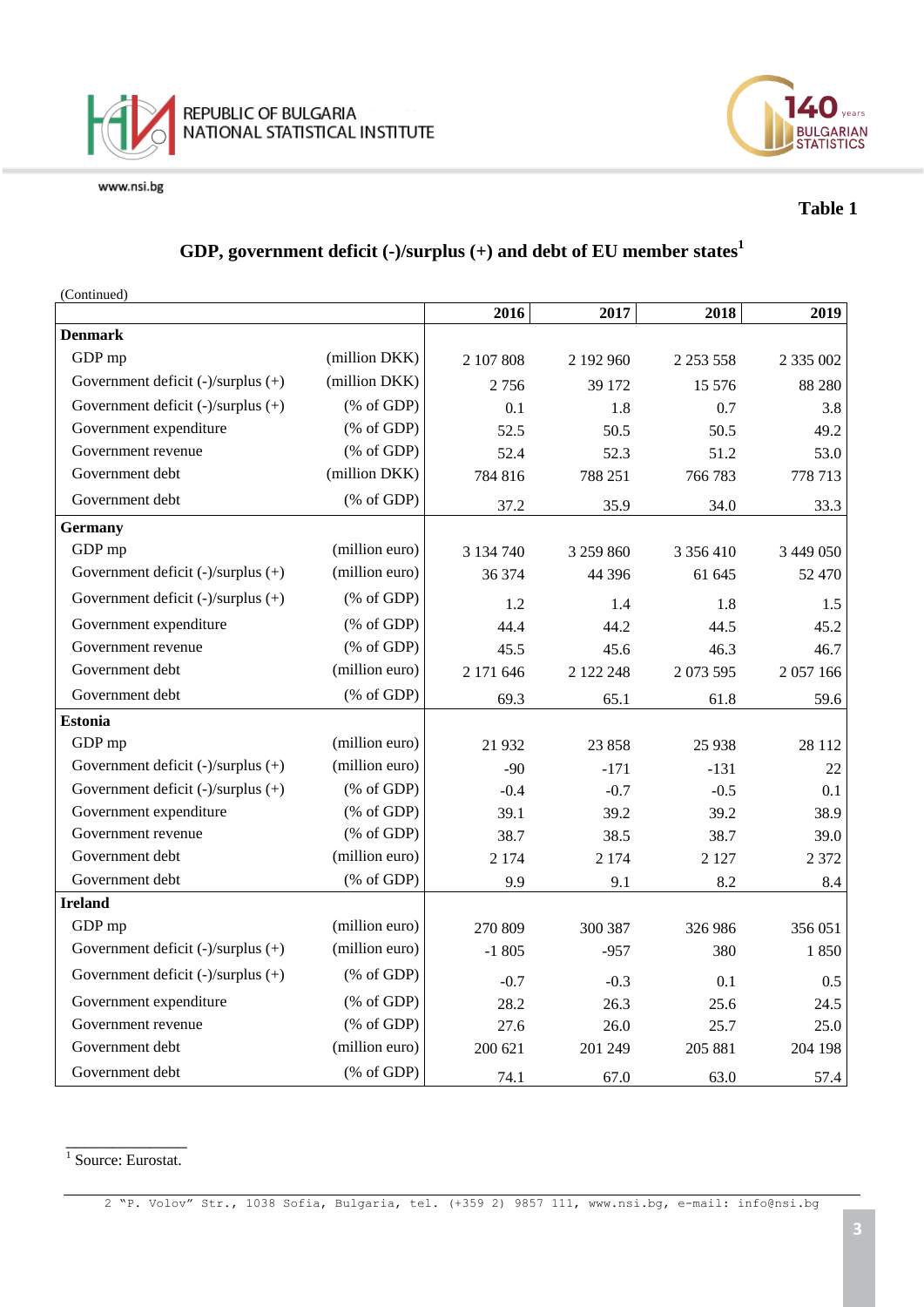



#### **Table 1**

#### **GDP, government deficit (-)/surplus (+) and debt of EU member states<sup>1</sup>**

(Continued)

|                                         |                                                                 | 2016          | 2017          | 2018          | 2019          |
|-----------------------------------------|-----------------------------------------------------------------|---------------|---------------|---------------|---------------|
| <b>Greece</b>                           |                                                                 |               |               |               |               |
| GDP mp                                  | (million euro)                                                  | 174 237       | 177 152       | 179 727       | 183 413       |
| Government deficit $(-)/$ surplus $(+)$ | (million euro)                                                  | 947           | 1 2 8 9       | 1835          | 2797          |
| Government deficit (-)/surplus (+)      | $(% \mathcal{L}_{0}^{\infty}$ (% of GDP)                        | 0.5           | 0.7           | 1.0           | 1.5           |
| Government expenditure                  | $(% \mathcal{L}_{0} \cap \mathcal{L}_{1})$ (% of GDP)           | 49.7          | 48.4          | 48.4          | 47.5          |
| Government revenue                      | $(% \mathcal{L}_{0} \cap \mathcal{L}_{1})$ (% of GDP)           | 50.3          | 49.1          | 49.5          | 49.0          |
| Government debt                         | (million euro)                                                  | 315 012       | 317481        | 334 721       | 331 072       |
| Government debt                         | $(% \mathcal{L}_{0}^{\ast }\otimes \mathcal{L}_{1})$ (% of GDP) | 180.8         | 179.2         | 186.2         | 180.5         |
| <b>Spain</b>                            |                                                                 |               |               |               |               |
| GDP mp                                  | (million euro)                                                  | 1 1 1 3 8 4 0 | 1 161 867     | 1 204 241     | 1 244 772     |
| Government deficit (-)/surplus (+)      | (million euro)                                                  | $-47953$      | $-35138$      | $-29900$      | $-35637$      |
| Government deficit (-)/surplus (+)      | $(% \mathcal{L}_{0}^{\infty}$ (% of GDP)                        | $-4.3$        | $-3.0$        | $-2.5$        | $-2.9$        |
| Government expenditure                  | $(% \mathcal{L}_{0} \cap \mathcal{L}_{1})$ (% of GDP)           | 42.4          | 41.2          | 41.7          | 42.1          |
| Government revenue                      | $(% \mathcal{L}_{0} \cap \mathcal{L}_{1})$ (% of GDP)           | 38.1          | 38.2          | 39.2          | 39.2          |
| Government debt                         | (million euro)                                                  | 1 104 554     | 1 145 097     | 1 173 350     | 1 188 859     |
| Government debt                         | (% of GDP)                                                      | 99.2          | 98.6          | 97.4          | 95.5          |
| <b>France</b>                           |                                                                 |               |               |               |               |
| GDP mp                                  | (million euro)                                                  | 2 2 3 4 1 2 9 | 2 297 242     | 2 360 687     | 2 4 2 5 7 0 8 |
| Government deficit $(-)/$ surplus $(+)$ | (million euro)                                                  | $-81261$      | $-67962$      | $-54084$      | $-73005$      |
| Government deficit (-)/surplus (+)      | $(% \mathcal{L}_{0}^{\infty}$ (% of GDP)                        | $-3.6$        | $-3.0$        | $-2.3$        | $-3.0$        |
| Government expenditure                  | $(% \mathcal{L}_{0} \cap \mathcal{L}_{1})$ (% of GDP)           | 56.7          | 56.5          | 55.7          | 55.6          |
| Government revenue                      | $(% \mathcal{L}_{0} \cap \mathcal{L}_{1})$ (% of GDP)           | 53.0          | 53.5          | 53.4          | 52.6          |
| Government debt                         | (million euro)                                                  | 2 188 481     | 2 2 5 8 6 1 7 | 2 3 1 4 8 8 3 | 2 380 041     |
| Government debt                         | $(% \mathcal{L}_{0}$ (% of GDP)                                 | 98.0          | 98.3          | 98.1          | 98.1          |
| Croatia                                 |                                                                 |               |               |               |               |
| GDP mp                                  | (million HRK)                                                   | 351 197       | 367 501       | 385 377       | 402 337       |
| Government deficit (-)/surplus (+)      | (million HRK)                                                   | $-3303$       | 2956          | 962           | 1589          |
| Government deficit (-)/surplus (+)      | $(% \mathcal{L}_{0} \cap \mathcal{L}_{1})$ (% of GDP)           | $-0.9$        | 0.8           | 0.2           | 0.4           |
| Government expenditure                  | $(% \mathcal{L}_{0} \cap \mathcal{L}_{1})$ (% of GDP)           | 47.5          | 45.3          | 46.0          | 47.0          |
| Government revenue                      | $(% \mathcal{L}_{0} \cap \mathcal{L}_{1})$ (% of GDP)           | 46.5          | 46.1          | 46.3          | 47.4          |
| Government debt                         | (million HRK)                                                   | 283 762       | 284 948       | 286 213       | 292 926       |
| Government debt                         | $(% \mathcal{L}_{0}$ (% of GDP)                                 | 80.8          | 77.5          | 74.3          | 72.8          |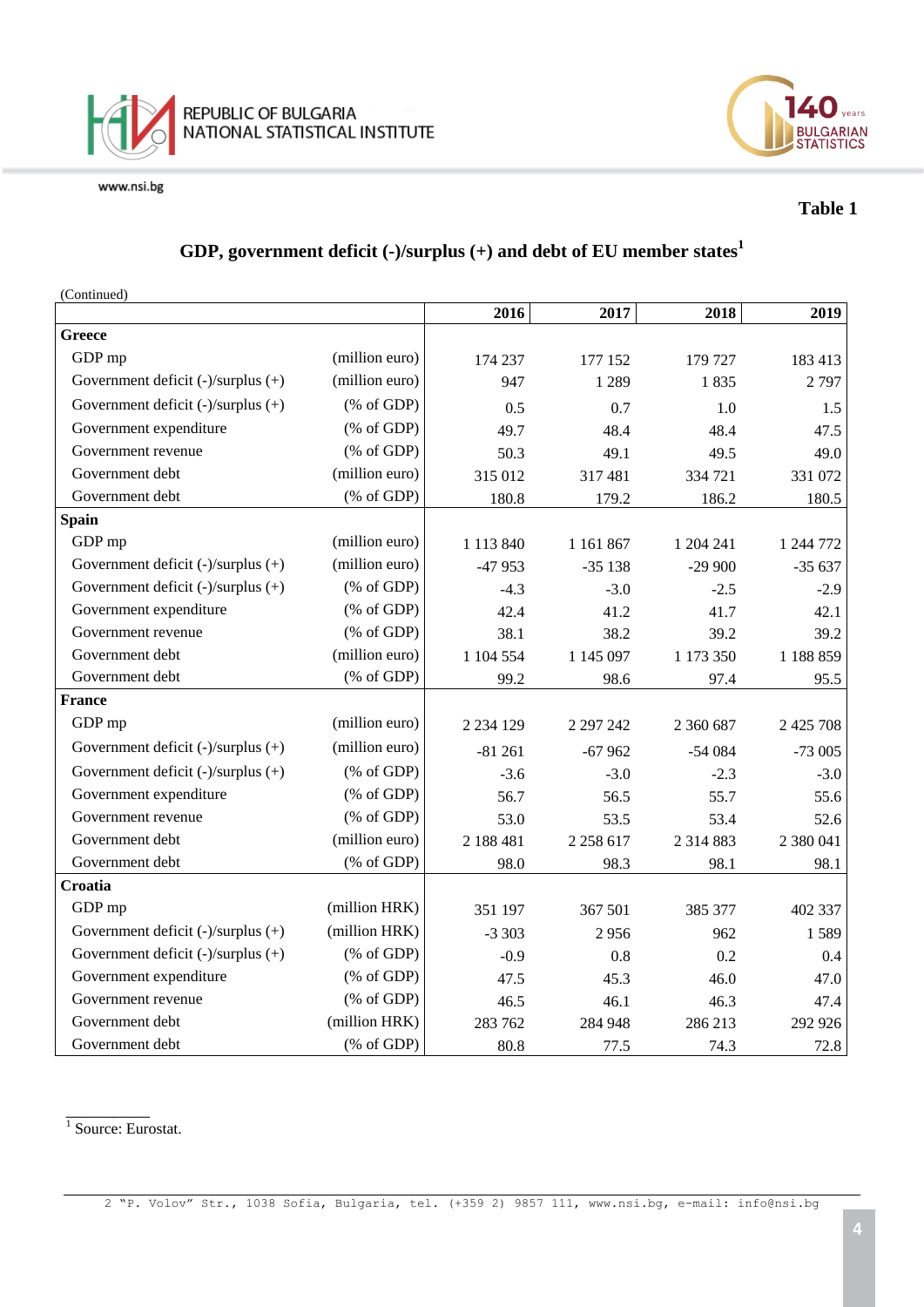



**Table 1** 

#### **GDP, government deficit (-)/surplus (+) and debt of EU member states<sup>1</sup>**

| (Continued)                             |                                                                 |               |               |           |           |
|-----------------------------------------|-----------------------------------------------------------------|---------------|---------------|-----------|-----------|
|                                         |                                                                 | 2016          | 2017          | 2018      | 2019      |
| <b>Italy</b>                            |                                                                 |               |               |           |           |
| GDP mp                                  | (million euro)                                                  | 1 695 787     | 1736 593      | 1771063   | 1789747   |
| Government deficit (-)/surplus (+)      | (million euro)                                                  | $-40765$      | $-42336$      | -38 997   | $-28650$  |
| Government deficit (-)/surplus (+)      | % of GDP                                                        | $-2.4$        | $-2.4$        | $-2.2$    | $-1.6$    |
| Government expenditure                  | $(% \mathcal{L}_{0}^{\infty}$ (% of GDP)                        | 49.1          | 48.8          | 48.4      | 48.6      |
| Government revenue                      | $(% \mathcal{L}_{0}$ (% of GDP)                                 | 46.7          | 46.3          | 46.2      | 47.0      |
| Government debt                         | (million euro)                                                  | 2 2 8 5 6 3 1 | 2 3 2 3 3 5 8 | 2 380 947 | 2 409 904 |
| Government debt                         | (% of GDP)                                                      | 134.8         | 134.1         | 134.4     | 134.7     |
| <b>Cyprus</b>                           |                                                                 |               |               |           |           |
| GDP mp                                  | (million euro)                                                  | 18 9 29       | 20 120        | 21 432    | 22 287    |
| Government deficit $(-)/$ surplus $(+)$ | (million euro)                                                  | 49            | 391           | $-742$    | 327       |
| Government deficit (-)/surplus (+)      | $(% \mathcal{L}_{0}^{\infty}$ (% of GDP)                        | 0.3           | 1.9           | $-3.5$    | 1.5       |
| Government expenditure                  | $(% \mathcal{L}_{0}^{\infty})$ (% of GDP)                       | 37.5          | 36.8          | 43.0      | 40.1      |
| Government revenue                      | $(% \mathcal{L}_{0}^{\infty}$ (% of GDP)                        | 37.7          | 38.7          | 39.5      | 41.5      |
| Government debt                         | (million euro)                                                  | 19 509        | 18814         | 21 25 6   | 20 958    |
| Government debt                         | $(% \mathcal{L}_{0}$ (% of GDP)                                 | 103.1         | 93.5          | 99.2      | 94.0      |
| Latvia                                  |                                                                 |               |               |           |           |
| GDP mp                                  | (million euro)                                                  | 25 360        | 26 962        | 29 143    | 30 4 63   |
| Government deficit (-)/surplus (+)      | (million euro)                                                  | 39            | $-211$        | $-237$    | $-174$    |
| Government deficit (-)/surplus (+)      | $(% \mathcal{L}_{0}^{\infty}$ (% of GDP)                        | 0.2           | $-0.8$        | $-0.8$    | $-0.6$    |
| Government expenditure                  | $(% \mathcal{L}_{0}^{\ast }\otimes \mathcal{L}_{1})$ (% of GDP) | 37.4          | 38.7          | 39.4      | 38.4      |
| Government revenue                      | $(% \mathcal{L}_{0}^{\infty}$ (% of GDP)                        | 37.5          | 37.9          | 38.5      | 37.8      |
| Government debt                         | (million euro)                                                  | 10 245        | 10 519        | 10816     | 11 247    |
| Government debt                         | $(% \mathcal{L}_{0}^{\infty}$ (% of GDP)                        | 40.4          | 39.0          | 37.1      | 36.9      |
| Lithuania                               |                                                                 |               |               |           |           |
| GDP mp                                  | (million euro)                                                  | 38 890        | 42 276        | 45 491    | 48 797    |
| Government deficit (-)/surplus (+)      | (million euro)                                                  | 90            | 192           | 272       | 131       |
| Government deficit (-)/surplus (+)      | % of GDP                                                        | 0.2           | 0.5           | 0.6       | 0.3       |
| Government expenditure                  | % of GDP                                                        | 34.2          | 33.2          | 33.8      | 34.6      |
| Government revenue                      | $(% \mathcal{L}_{0}^{\infty})$ (% of GDP)                       | 34.4          | 33.6          | 34.4      | 34.9      |
| Government debt                         | (million euro)                                                  | 15 447        | 16 540        | 15 322    | 17 5 24   |
| Government debt                         | $(% \mathcal{L}_{0} \cap \mathcal{L}_{1})$ (% of GDP)           | 39.7          | 39.1          | 33.7      | 35.9      |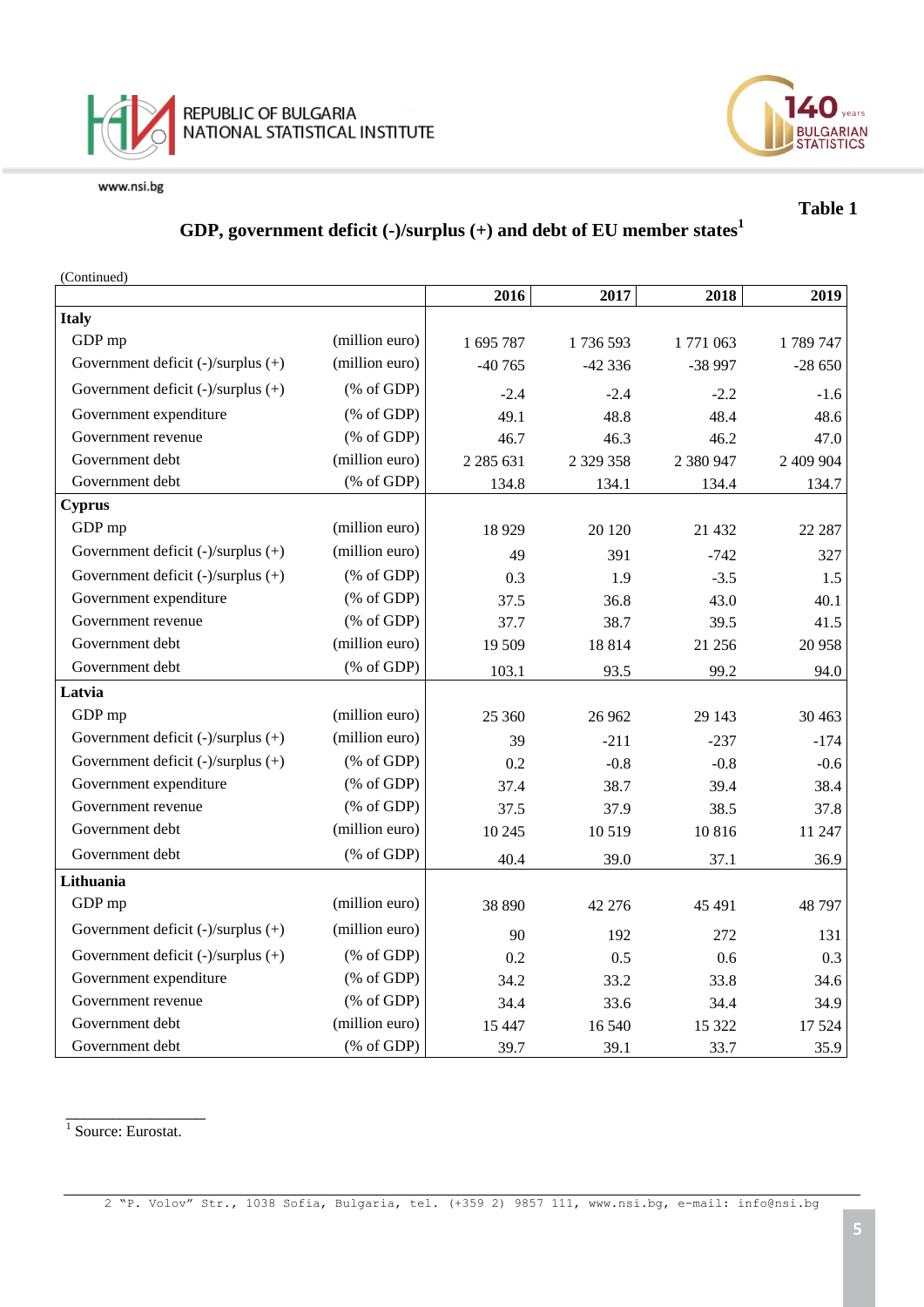



#### **Table 1**

#### **GDP, government deficit (-)/surplus (+) and debt of EU member states<sup>1</sup>**

(Continued)

|                                         |                                                       | 2016       | 2017       | 2018       | 2019       |
|-----------------------------------------|-------------------------------------------------------|------------|------------|------------|------------|
| Luxembourg                              |                                                       |            |            |            |            |
| GDP mp                                  | (million euro)                                        | 54 867     | 56814      | 60 053     | 63 516     |
| Government deficit $(-)/$ surplus $(+)$ | (million euro)                                        | 1 0 5 5    | 740        | 1841       | 1543       |
| Government deficit (-)/surplus (+)      | $(% \mathcal{L}_{0}$ (% of GDP)                       | 1.9        | 1.3        | 3.1        | 2.4        |
| Government expenditure                  | $(% \mathcal{L}_{0} \cap \mathcal{L}_{1})$ (% of GDP) | 40.9       | 42.1       | 42.2       | 42.2       |
| Government revenue                      | (% of GDP)                                            | 42.8       | 43.4       | 45.3       | 44.6       |
| Government debt                         | (million euro)                                        | 11 025     | 12 694     | 12 5 8 3   | 13 967     |
| Government debt                         | (% of GDP)                                            | 20.1       | 22.3       | 21.0       | 22.0       |
| <b>Hungary</b>                          |                                                       |            |            |            |            |
| GDP mp                                  | (million HUF)                                         | 36 167 453 | 39 233 430 | 43 347 041 | 47 513 912 |
| Government deficit $(-)/$ surplus $(+)$ | (million HUF)                                         | $-650578$  | -953 888   | $-917295$  | $-985045$  |
| Government deficit (-)/surplus (+)      | $(% \mathcal{L}_{0} \cap \mathcal{L}_{1})$ (% of GDP) | $-1.8$     | $-2.4$     | $-2.1$     | $-2.1$     |
| Government expenditure                  | $(% \mathcal{L}_{0} \cap \mathcal{L}_{1})$ (% of GDP) | 46.8       | 46.5       | 45.9       | 45.6       |
| Government revenue                      | $(% \mathcal{L}_{0} \cap \mathcal{L}_{1})$ (% of GDP) | 45.0       | 44.1       | 43.8       | 43.5       |
| Government debt                         | (million HUF)                                         | 27 100 847 | 28 311 913 | 29 962 641 | 31 077 506 |
| Government debt                         | $(% \mathcal{L}_{0}$ (% of GDP)                       | 74.9       | 72.2       | 69.1       | 65.4       |
| <b>Malta</b>                            |                                                       |            |            |            |            |
| GDP mp                                  | (million euro)                                        | 10538      | 11 638     | 12 4 91    | 13 390     |
| Government deficit $(-)/$ surplus $(+)$ | (million euro)                                        | 100        | 374        | 247        | 67         |
| Government deficit (-)/surplus (+)      | $(% \mathcal{L}_{0} \cap \mathcal{L}_{1})$ (% of GDP) | 0.9        | 3.2        | 2.0        | 0.5        |
| Government expenditure                  | $(% \mathcal{L}_{0}$ (% of GDP)                       | 36.0       | 35.0       | 36.6       | 37.2       |
| Government revenue                      | $(% \mathcal{L}_{0} \cap \mathcal{L}_{1})$ (% of GDP) | 37.0       | 38.2       | 38.5       | 37.7       |
| Government debt                         | (million euro)                                        | 5 7 4 0    | 5 6 7 8    | 5 6 4 4    | 5 707      |
| Government debt                         | (% of GDP)                                            | 54.5       | 48.8       | 45.2       | 42.6       |
| <b>Netherlands</b>                      |                                                       |            |            |            |            |
| GDP mp                                  | (million euro)                                        | 708 337    | 738 146    | 773 987    | 810 247    |
| Government deficit (-)/surplus (+)      | (million euro)                                        | 148        | 9 3 0 2    | 10 611     | 13 9 27    |
| Government deficit (-)/surplus (+)      | $(% \mathcal{L}_{0}$ (% of GDP)                       | 0.0        | 1.3        | 1.4        | 1.7        |
| Government expenditure                  | $(% \mathcal{L}_{0} \cap \mathcal{L}_{1})$ (% of GDP) | 43.6       | 42.4       | 42.3       | 42.0       |
| Government revenue                      | $(% \mathcal{L}_{0} \cap \mathcal{L}_{1})$ (% of GDP) | 43.6       | 43.7       | 43.7       | 43.7       |
| Government debt                         | (million euro)                                        | 438 657    | 420 297    | 405 773    | 394 670    |
| Government debt                         | (% of GDP)                                            | 61.9       | 56.9       | 52.4       | 48.7       |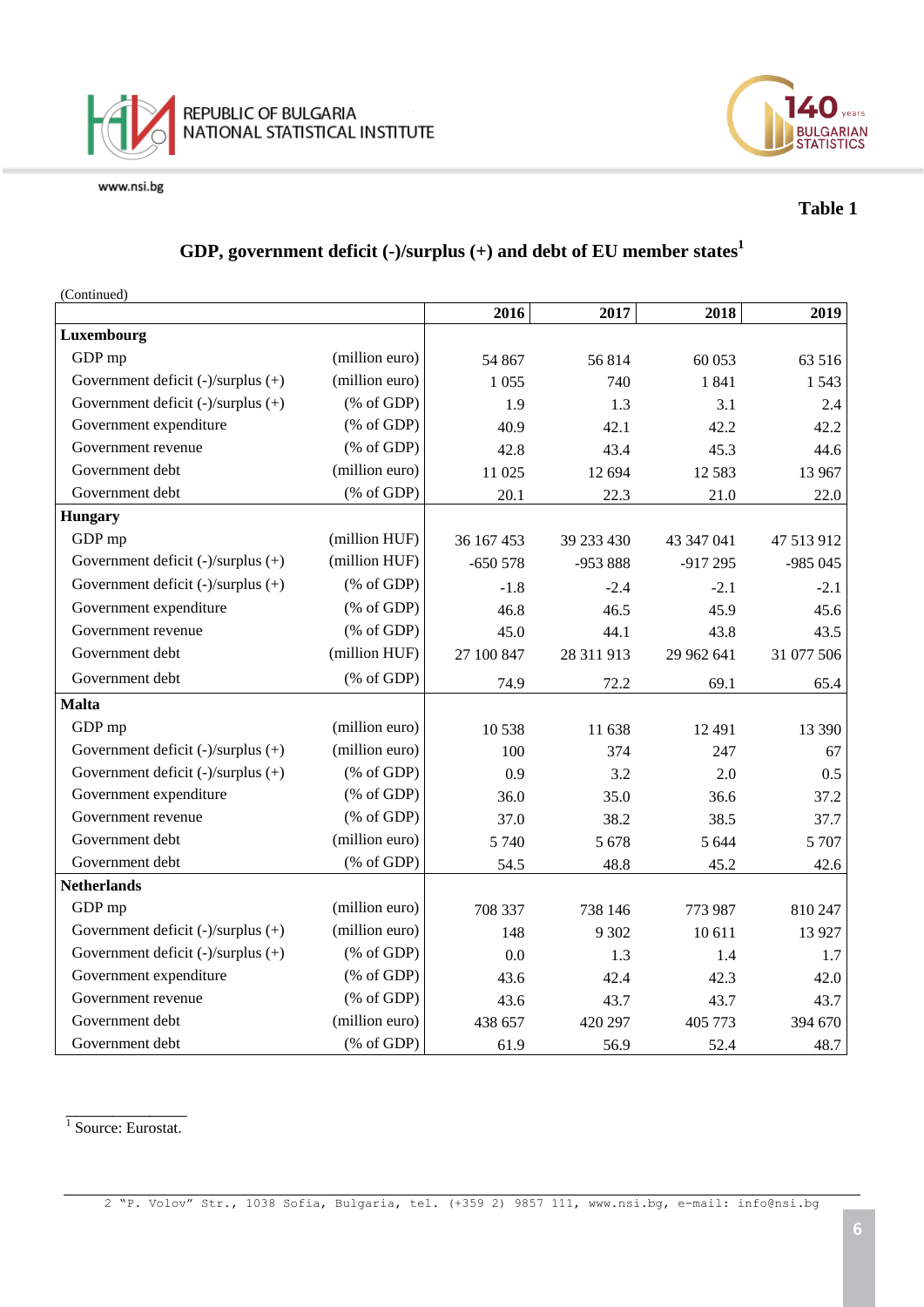



#### **Table 1**

#### **GDP, government deficit (-)/surplus (+) and debt of EU member states<sup>1</sup>**

(Continued)

|                                         |                                                                 | 2016      | 2017      | 2018      | 2019          |
|-----------------------------------------|-----------------------------------------------------------------|-----------|-----------|-----------|---------------|
| Austria                                 |                                                                 |           |           |           |               |
| GDP mp                                  | (million euro)                                                  | 357 608   | 369 341   | 385 362   | 397 575       |
| Government deficit (-)/surplus (+)      | (million euro)                                                  | $-5488$   | $-3014$   | 676       | 2675          |
| Government deficit (-)/surplus (+)      | $(% \mathcal{L}_{0} \cap \mathcal{L}_{1})$ (% of GDP)           | $-1.5$    | $-0.8$    | 0.2       | 0.7           |
| Government expenditure                  | $(% \mathcal{L}_{0}^{\infty}$ (% of GDP)                        | 50.1      | 49.3      | 48.7      | 48.4          |
| Government revenue                      | $(% \mathcal{L}_{0}^{\infty}$ (% of GDP)                        | 48.5      | 48.5      | 48.9      | 49.1          |
| Government debt                         | (million euro)                                                  | 296 244   | 289 863   | 285 322   | 280 344       |
| Government debt                         | $(% \mathcal{L}_{0} \cap \mathcal{L}_{1})$ (% of GDP)           | 82.8      | 78.5      | 74.0      | 70.5          |
| Poland                                  |                                                                 |           |           |           |               |
| GDP mp                                  | (million PLN)                                                   | 1863487   | 1989835   | 2 121 555 | 2 2 8 7 7 3 8 |
| Government deficit $(-)/$ surplus $(+)$ | (million PLN)                                                   | $-44460$  | $-29581$  | $-5127$   | $-15883$      |
| Government deficit (-)/surplus (+)      | $(% \mathcal{L}_{0}^{\infty}$ (% of GDP)                        | $-2.4$    | $-1.5$    | $-0.2$    | $-0.7$        |
| Government expenditure                  | $(% \mathcal{L}_{0}^{\infty}$ (% of GDP)                        | 41.1      | 41.3      | 41.5      | 41.8          |
| Government revenue                      | $(% \mathcal{L}_{0}^{\infty}$ (% of GDP)                        | 38.7      | 39.8      | 41.3      | 41.1          |
| Government debt                         | (million PLN)                                                   | 1 010 022 | 1 007 180 | 1 035 717 | 1 045 391     |
| Government debt                         | $(% \mathcal{L}_{0} \cap \mathcal{L}_{1})$ (% of GDP)           | 54.2      | 50.6      | 48.8      | 45.7          |
| Portugal                                |                                                                 |           |           |           |               |
| GDP mp                                  | (million euro)                                                  | 186 490   | 195 947   | 205 184   | 213 301       |
| Government deficit (-)/surplus (+)      | (million euro)                                                  | $-3609$   | $-5792$   | $-716$    | 177           |
| Government deficit $(-)/$ surplus $(+)$ | $(% \mathcal{L}_{0} \cap \mathcal{L}_{1})$ (% of GDP)           | $-1.9$    | $-3.0$    | $-0.3$    | 0.1           |
| Government expenditure                  | $(% \mathcal{L}_{0} \cap \mathcal{L}_{1})$ (% of GDP)           | 44.8      | 45.4      | 43.2      | 42.7          |
| Government revenue                      | $(% \mathcal{L}_{0}^{\infty}$ (% of GDP)                        | 42.9      | 42.4      | 42.9      | 42.7          |
| Government debt                         | (million euro)                                                  | 245 245   | 247 174   | 249 263   | 249 985       |
| Government debt                         | $(% \mathcal{L}_{0}^{\ast }\otimes \mathcal{L}_{1})$ (% of GDP) | 131.5     | 126.1     | 121.5     | 117.2         |
| Romania                                 |                                                                 |           |           |           |               |
| GDP mp                                  | (million RON)                                                   | 763 653   | 857896    | 951729    | 1 059 803     |
| Government deficit $(-)/$ surplus $(+)$ | (million RON)                                                   | $-20041$  | $-22648$  | $-27936$  | $-46237$      |
| Government deficit (-)/surplus (+)      | $(% \mathcal{L}_{0}^{\infty}$ (% of GDP)                        | $-2.6$    | $-2.6$    | $-2.9$    | $-4.4$        |
| Government expenditure                  | $(% \mathcal{L}_{0} \cap \mathcal{L}_{1})$ (% of GDP)           | 34.6      | 33.5      | 34.9      | 36.1          |
| Government revenue                      | $(% \mathcal{L}_{0}^{\infty}$ (% of GDP)                        | 32.0      | 30.8      | 31.9      | 31.8          |
| Government debt                         | (million RON)                                                   | 285 553   | 301 159   | 330 587   | 373 625       |
| Government debt                         | $(% \mathcal{L}_{0} \cap \mathcal{L}_{1})$ (% of GDP)           | 37.4      | 35.1      | 34.7      | 35.3          |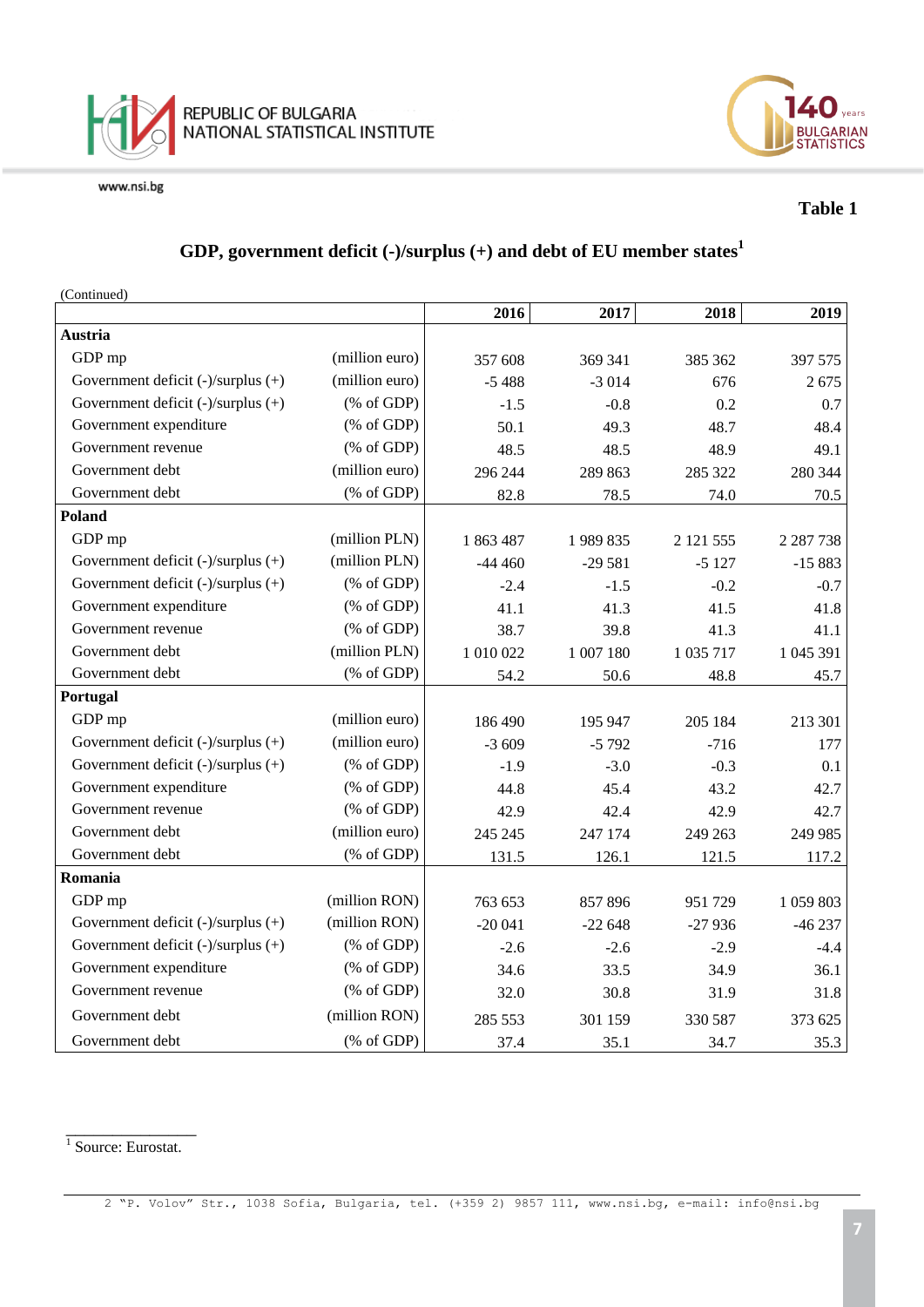



#### **Table 1**

#### **GDP, government deficit (-)/surplus (+) and debt of EU member states<sup>1</sup>**

| (Continued)                             |                                                       |         |         |         |         |
|-----------------------------------------|-------------------------------------------------------|---------|---------|---------|---------|
|                                         |                                                       | 2016    | 2017    | 2018    | 2019    |
| <b>Slovenia</b>                         |                                                       |         |         |         |         |
| GDP mp                                  | (million euro)                                        | 40 443  | 43 009  | 45 863  | 48 3 93 |
| Government deficit $(-)/$ surplus $(+)$ | (million euro)                                        | $-776$  | $-28$   | 337     | 249     |
| Government deficit $(-)/$ surplus $(+)$ | $(% \mathcal{L}_{0}^{\infty}$ (% of GDP)              | $-1.9$  | $-0.1$  | 0.7     | 0.5     |
| Government expenditure                  | $(% \mathcal{L}_{0}^{\infty}$ (% of GDP)              | 46.2    | 44.1    | 43.5    | 43.3    |
| Government revenue                      | $(% \mathcal{L}_{0} \cap \mathcal{L}_{1})$ (% of GDP) | 44.2    | 44.0    | 44.3    | 43.8    |
| Government debt                         | (million euro)                                        | 31756   | 31 891  | 32 237  | 31 744  |
| Government debt                         | $(% \mathcal{L}_{0} \cap \mathcal{L}_{1})$ (% of GDP) | 78.5    | 74.1    | 70.3    | 65.6    |
| <b>Slovakia</b>                         |                                                       |         |         |         |         |
| GDP mp                                  | (million euro)                                        | 81 051  | 84 5 32 | 89 50 6 | 93 865  |
| Government deficit $(-)/$ surplus $(+)$ | (million euro)                                        | $-2092$ | $-791$  | $-886$  | $-1269$ |
| Government deficit $(-)/$ surplus $(+)$ | $(% \mathcal{L}_{0}^{\infty}$ (% of GDP)              | $-2.6$  | $-0.9$  | $-1.0$  | $-1.4$  |
| Government expenditure                  | $(% \mathcal{L}_{0}^{\infty}$ (% of GDP)              | 42.7    | 41.4    | 41.7    | 42.7    |
| Government revenue                      | $(% \mathcal{L}_{0} \cap \mathcal{L}_{1})$ (% of GDP) | 40.1    | 40.4    | 40.7    | 41.4    |
| Government debt                         | (million euro)                                        | 42 481  | 43 695  | 44 631  | 45 4 85 |
| Government debt                         | $(% \mathcal{L}_{0} \cap \mathcal{L}_{1})$ (% of GDP) | 52.4    | 51.7    | 49.9    | 48.5    |
| <b>Finland</b>                          |                                                       |         |         |         |         |
| GDP mp                                  | (million euro)                                        | 217 518 | 225 933 | 233 664 | 240 556 |
| Government deficit $(-)/$ surplus $(+)$ | (million euro)                                        | $-3694$ | $-1474$ | $-2010$ | $-2310$ |
| Government deficit (-)/surplus (+)      | $(% \mathcal{L}_{0} \cap \mathcal{L}_{1})$ (% of GDP) | $-1.7$  | $-0.7$  | $-0.9$  | $-1.0$  |
| Government expenditure                  | $(% \mathcal{L}_{0} \cap \mathcal{L}_{1})$ (% of GDP) | 55.6    | 53.7    | 53.4    | 53.3    |
| Government revenue                      | $(% \mathcal{L}_{0} \cap \mathcal{L}_{1})$ (% of GDP) | 53.9    | 53.1    | 52.5    | 52.3    |
| Government debt                         | (million euro)                                        | 137 420 | 138 422 | 139 327 | 142 539 |
| Government debt                         | $(% \mathcal{L}_{0}^{\infty}$ (% of GDP)              | 63.2    | 61.3    | 59.6    | 59.3    |